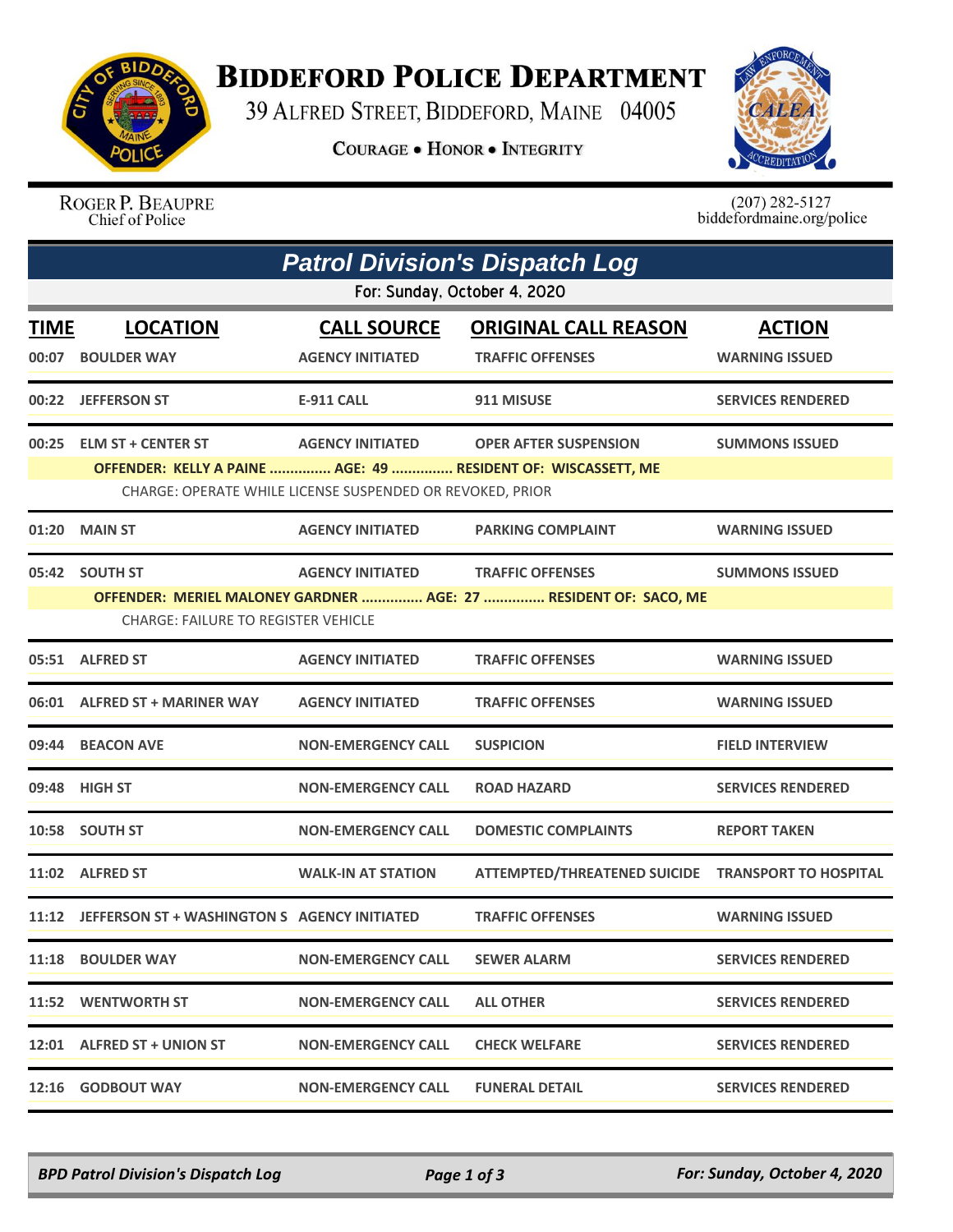| <b>TIME</b> | <b>LOCATION</b>                                                     | <b>CALL SOURCE</b>                                             | <b>ORIGINAL CALL REASON</b>        | <b>ACTION</b>                |  |  |  |  |
|-------------|---------------------------------------------------------------------|----------------------------------------------------------------|------------------------------------|------------------------------|--|--|--|--|
|             | 12:19 MAIN ST + WATER ST                                            | <b>E-911 CALL</b>                                              | <b>DISABLED VEHICLE</b>            | <b>VEHICLE TOWED</b>         |  |  |  |  |
|             | 12:33 KOSSUTH ST                                                    | <b>NON-EMERGENCY CALL</b>                                      | <b>FRAUD / SCAM</b>                | <b>SERVICES RENDERED</b>     |  |  |  |  |
|             | 12:35 HILL ST                                                       | <b>RADIO</b>                                                   | <b>PAPERWORK</b>                   | <b>SUMMONS ISSUED</b>        |  |  |  |  |
|             | OFFENDER: AMIE J DYER  AGE: 41  RESIDENT OF: BIDDEFORD, ME          |                                                                |                                    |                              |  |  |  |  |
|             |                                                                     | CHARGE: THEFT BY UNAUTHORIZED TAKING OR TRANSFER - SHOPLIFTING |                                    |                              |  |  |  |  |
|             | OFFENDER: TIMOTHY JAMES STROUT  AGE: 33  RESIDENT OF: BIDDEFORD, ME |                                                                |                                    |                              |  |  |  |  |
|             | CHARGE: THEFT BY UNAUTHORIZED TAKING OR TRANSFER - SHOPLIFTING      |                                                                |                                    |                              |  |  |  |  |
|             | <b>13:01 MAIN ST</b>                                                | <b>NON-EMERGENCY CALL</b>                                      | <b>SUSPICION</b>                   | <b>SERVICES RENDERED</b>     |  |  |  |  |
|             | 13:08 ALFRED ST                                                     | <b>NON-EMERGENCY CALL</b>                                      | <b>ALL OTHER</b>                   | <b>SERVICES RENDERED</b>     |  |  |  |  |
|             | 13:17 ALFRED ST                                                     | <b>WALK-IN AT STATION</b>                                      | <b>DRUG</b>                        | <b>REPORT TAKEN</b>          |  |  |  |  |
|             | 13:21 ELM ST                                                        | <b>AGENCY INITIATED</b>                                        | <b>TRAFFIC OFFENSES</b>            | <b>WARNING ISSUED</b>        |  |  |  |  |
|             | 13:23 ELM ST                                                        | <b>NON-EMERGENCY CALL</b>                                      | <b>VIOL OF BAIL CONDITIONS</b>     | <b>SERVICES RENDERED</b>     |  |  |  |  |
|             | 13:42 POOL ST                                                       | <b>E-911 CALL</b>                                              | 911 MISUSE                         | <b>SERVICES RENDERED</b>     |  |  |  |  |
|             | 13:51 ELM ST                                                        | <b>RADIO</b>                                                   | <b>PAPERWORK</b>                   | <b>PAPERWORK SERVED</b>      |  |  |  |  |
|             | 14:37 SUMMER ST                                                     | <b>NON-EMERGENCY CALL</b>                                      | <b>HARASSMENT</b>                  | <b>FIELD INTERVIEW</b>       |  |  |  |  |
|             | 14:45 TAYLOR ST                                                     | <b>NON-EMERGENCY CALL</b>                                      | <b>BURGLARY OF A MOTOR VEHICLE</b> | <b>REPORT TAKEN</b>          |  |  |  |  |
|             | 15:39 STONE ST                                                      | <b>NON-EMERGENCY CALL</b>                                      | <b>WARRANT ARREST</b>              | <b>UNFOUNDED</b>             |  |  |  |  |
|             | 16:04 ELM ST                                                        | <b>NON-EMERGENCY CALL</b>                                      | <b>CRIMINAL MISCHIEF</b>           | <b>REPORT TAKEN</b>          |  |  |  |  |
|             | 16:11 SOUTH ST                                                      | <b>AGENCY INITIATED</b>                                        | <b>TRAFFIC OFFENSES</b>            | <b>WARNING ISSUED</b>        |  |  |  |  |
|             | 16:32 MAY ST + PARE ST                                              | <b>AGENCY INITIATED</b>                                        | <b>TRAFFIC OFFENSES</b>            | <b>WARNING ISSUED</b>        |  |  |  |  |
|             | <b>16:47 MEDICAL CENTER DR</b>                                      | <b>E-911 CALL</b>                                              | <b>ASSIST CITIZEN</b>              | <b>REFERRED OTHER AGENCY</b> |  |  |  |  |
|             | 16:56 FERRY LN                                                      | E-911 CALL                                                     | <b>ALL OTHER</b>                   | <b>DISPATCH HANDLED</b>      |  |  |  |  |
|             | 17:39 SOUTH ST + MT PLEASANT ST                                     | <b>NON-EMERGENCY CALL</b>                                      | <b>JUVENILE OFFENSES</b>           | <b>NEGATIVE CONTACT</b>      |  |  |  |  |
|             | <b>18:04 GRANITE POINT RD</b>                                       | <b>AGENCY INITIATED</b>                                        | <b>ASSIST OTHER AGENCY</b>         | <b>SERVICES RENDERED</b>     |  |  |  |  |
|             | 18:05 ALFRED ST                                                     | <b>AGENCY INITIATED</b>                                        | <b>TRAFFIC OFFENSES</b>            | <b>WARNING ISSUED</b>        |  |  |  |  |
|             | <b>18:29 BRADBURY ST</b>                                            | <b>NON-EMERGENCY CALL</b>                                      | <b>ASSIST OTHER AGENCY</b>         | <b>REPORT TAKEN</b>          |  |  |  |  |
|             | 18:57 ADAMS ST                                                      | <b>NON-EMERGENCY CALL</b>                                      | <b>CHECK WELFARE</b>               | <b>SERVICES RENDERED</b>     |  |  |  |  |
|             |                                                                     |                                                                |                                    |                              |  |  |  |  |

*BPD Patrol Division's Dispatch Log Page 2 of 3 For: Sunday, October 4, 2020*